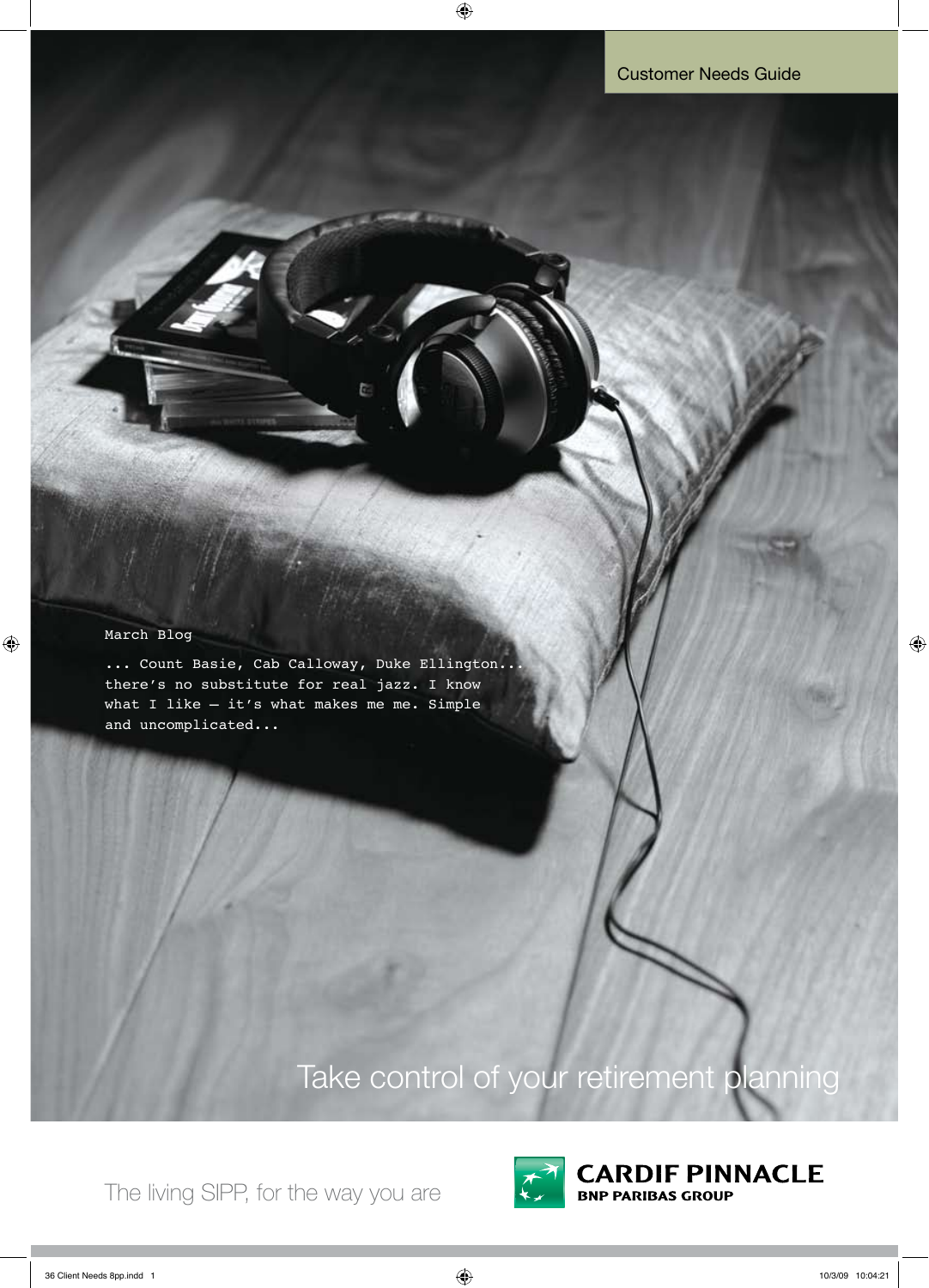..that's how I like my life. I need everything organised around me so I can concentrate on the stuff that makes me tick...

# Retirement planning that's as individual as you

Your life changes daily, so you need a retirement plan that's flexible enough to evolve with you. Welcome to the Living SIPP from Cardif Pinnacle – built around you, your unique aspirations and your own individual lifestyle.

### Greater choice, more control with a SIPP

Our living SIPP is a Self-Invested Personal Pension – a tax-efficient wrapper which gives you greater choice than a traditional Personal Pension, easier management through online access to your account, plus more say over how and where you invest. So depending on your needs, objectives and attitude to risk, a SIPP enables you to invest in a broad range of pooled investment funds – which include Open Ended Investment Companies (OEICs), unit trusts and investment trusts – as well as cash, bonds, direct shares and property.

This booklet will take you through the options available when deciding on your retirement planning, and explain where and how a SIPP fits in – so you can then make an informed choice with your Financial Adviser as to what's right for you.

"…so who exactly is Cardif Pinnacle?…"

Formed in 1971, and part of BNP Paribas – one of the world's largest and strongest financial services groups – Cardif Pinnacle is a trusted name in investments. Currently employing more than 900 staff throughout the UK and Ireland, our combination of innovation and expertise has resulted in a Standard & Poor's rating of A- (backed up by BNP Paribas' AA status), plus a reputation for flexibility, quality and exceptional levels of service.

36 Client Needs 8pp.indd 2-3 10/3/09 10:04:30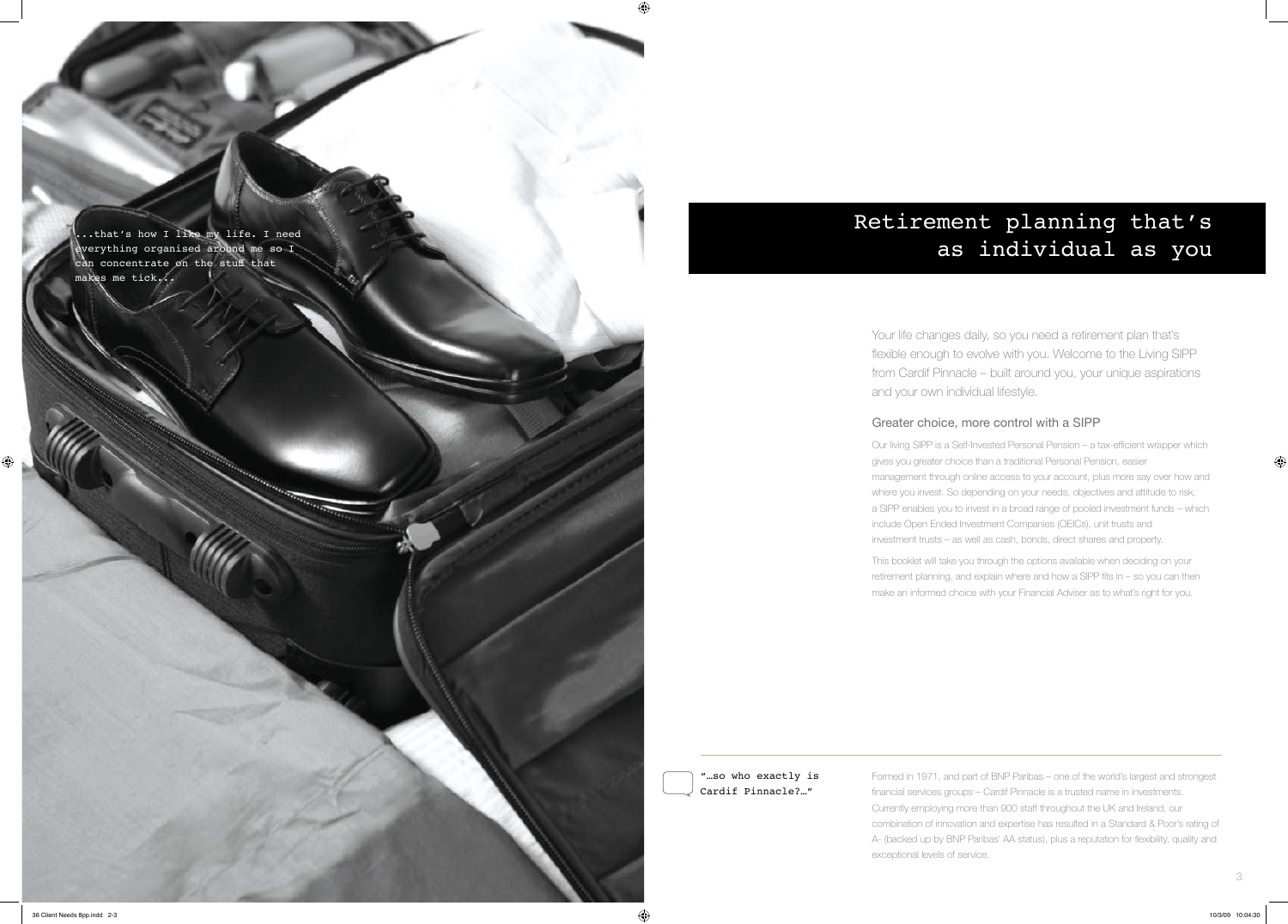## It's your retirement… no-one else's

…I'm not planning on being old when I retire!…

Retirement has changed. Gone are the days of OAPs and being 'put out to grass'; now we can all look forward to better health, more opportunities… and to feeling younger for longer.

Flexibility is the key to modern retirement. With many people choosing to simply alter their work patterns rather than stop working altogether – and growing numbers changing their lives, or starting families or new businesses later on – the demand on finances can be greater for longer. Retirement is now an opportunity, not a closed door – and to make sure you're prepared for the kind of future you want, you need to think about putting in place financial planning that's flexible, adaptable, and entirely suited to you.

### Before you retire

First of all, you need to think about building up your retirement fund, so you can be confident of a secure, comfortable life after work. You can do this in a number of ways:

• Contribute to a Personal Pension Plan

A Personal Pension Plan provides tax relief on contributions, and is available to any UK resident aged under 75. A Stakeholder Pension is a Personal Pension, although with the added benefit of a capped charging structure, and no penalties for stopping payments or transfers.

• Take advantage of a Company Pension

There are two types of company pension, both of which offer tax relief on contributions: Final Salary, which guarantees a set level of pension when you retire, based on your final salary on retirement and the number of years you've been with the company pension scheme – and Money Purchase, which relies solely on investment performance. Sometimes your employer will also contribute to your company pension.

If you choose, you can take up to 25% of the value of your total pension savings as a tax-free lump sum when you retire. This can be up to a maximum of 25 per cent of your Lifetime Allowance (the total amount of pension funds which the government allows to you to build with contributions that receive tax relief), which is currently £1.65 million, rising to £1.8 million by 2010-11.



- • Take charge, with a Self-Invested Personal Pension (SIPP) If you want more control over your retirement planning – and a wider choice over what you invest in – you can opt for a Self-Invested Personal Pension, such as the living SIPP from Cardif Pinnacle. You can even consolidate all your other pension provisions into your SIPP, so you have everything in one place.
- Add more to your pot, by opting out of the Additional State Pension The Additional State Pension (known as the State Earnings Related Pension Scheme, or SERPS, until 2002), offers a more generous additional pension to low and moderate earners, as well as certain carers and people with long-term disability. You can however choose to opt out of this, which means part of your National Insurance contributions are rebated into your Personal Pension Plan.

### At retirement

⊕

Once you've put your preparations in place, you'll be able to decide how you want to approach your retirement – whether you want to take all your benefits immediately, or ease into it gradually, still allowing yourself as much flexibility as possible. There are a number of things you can do:

### • Take a tax-free lump sum

• Give yourself an income, by buying an annuity

You can also buy an annuity, which is a regular income for life. You need to do this before your 75th birthday – although there's no obligation to do it until that date. The amount you receive will depend on various factors, such as your age, gender and health – and, with some types of scheme, your marital or civil partnership status. If you're not in perfect health (for example if you smoke, are overweight or have a medical history), you may be able to benefit from an enhanced annuity, which could provide you with a higher annuity payment.

⊕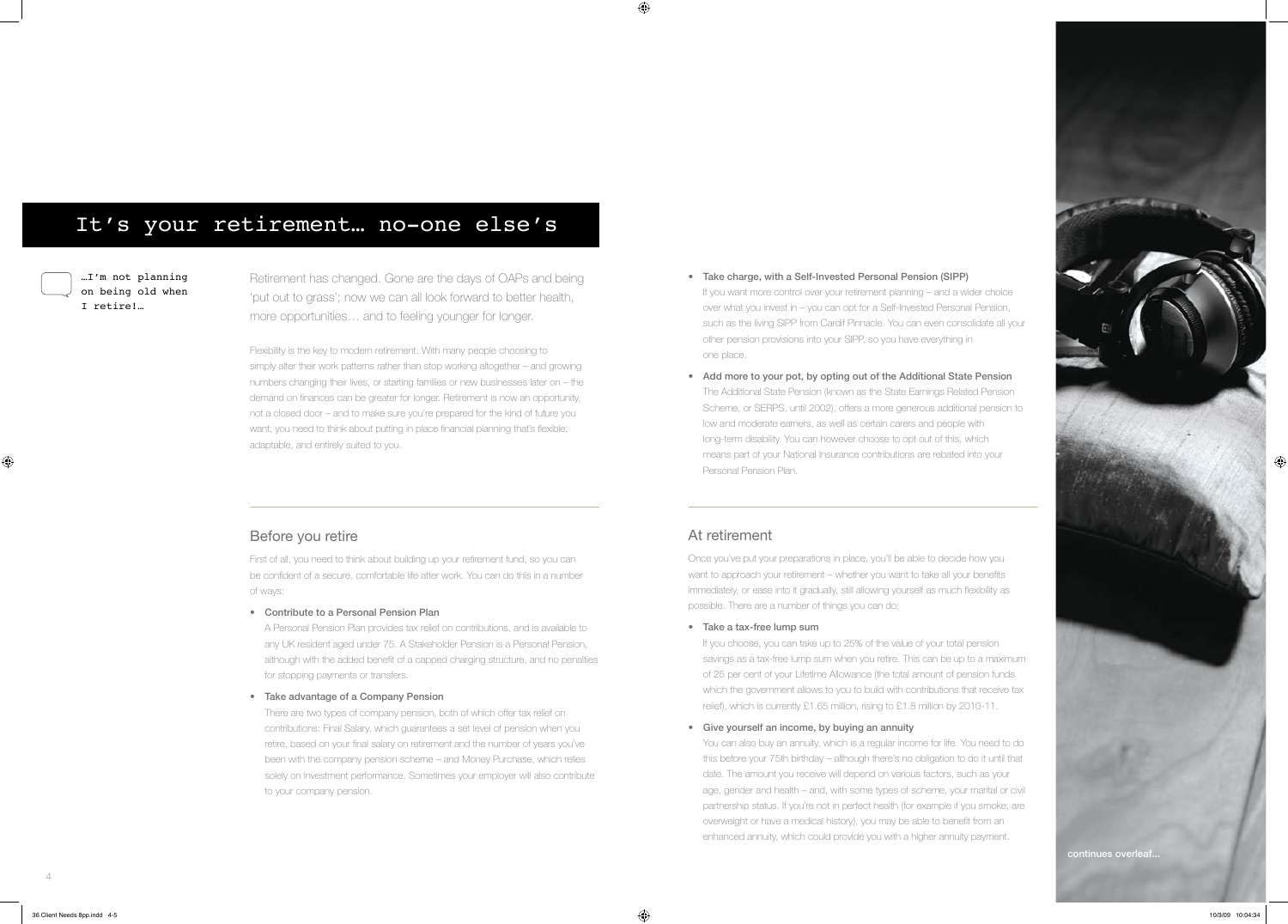$\bigoplus$ 

It's important to note that your annuity does not have to be from the same company that you have your pension plan with – you may get a better deal by shopping around using the Open Market Option (especially if you are in ill health and think you could benefit from an enhanced annuity). The Open Market Option is simply the right to transfer benefits at retirement from a pension policy to an insurance company of your choice.

In the event of your death, it's a good idea to ensure that anyone who's financially dependent on you (such as a spouse or civil partner) will still benefit from your annuity income for as long as they live. You can choose the percentage of your annuity income that will be payable to them, which is called a Joint Life Annuity.

### • Don't forget to protect your dependents

If the financial dependent is a child, the annuity income continues to be paid until the child reaches a certain age, which may vary.

• Give yourself more flexibility, by deferring part of your pension If you choose to continue working – or want to be more flexible in your approach to retirement, you can consider deferring your pension. For example, if you

 You can also decide to have the annuity income guaranteed to be payable for between 1-10 years, regardless of when you die. This is known as the Guarantee Period – and payments which contine during this time will then be paid to your beneficiaries, although they will be subject to tax.

choose to work after retirement age, you may choose not to claim your pension because that extra income may take you into a higher income tax bracket.

• Keep some of your plan invested, with Income Drawdown If you're aged between 50 and 75, you may wish to continue to keep your retirement savings invested, yet still take an income each year by cashing in some of your investment, rather than buy an annuity. The benefits of this are that you can choose to purchase your annuity at a time when rates are most favourable.

This is simply a guide to your SIPP options. Of course, as with any financial planning it's essential that you obtain professional financial advice to ensure that you're making the best decisions for your future, and that your retirement investment is working its hardest for you. One such decision could mean you opting for a SIPP.

...continued from page 5



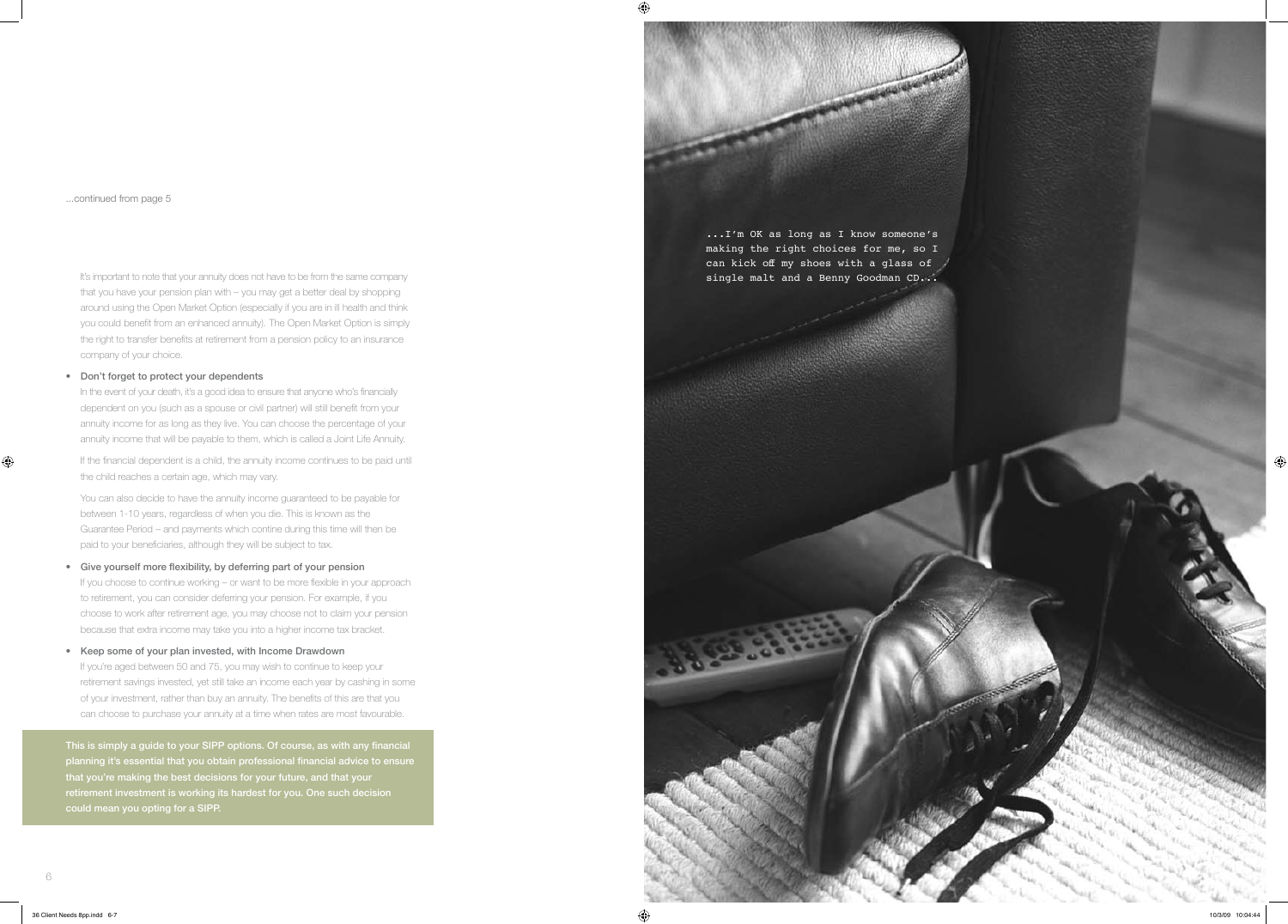8

 $\bigoplus$ 

## Is a SIPP right for you?

A SIPP is a practical, flexible solution for all stages of your life – from investing for retirement, to managing how you take your benefits. To make sure you know it's right for you, ask yourself the following

How much involvement do you want in your investment decisions?

It doesn't matter how confident you are in handling your investments, or how much knowledge you have of the markets – a SIPP lets you have as much or as little control as you want.

### $\overline{3}$  Do you want to move all your existing pension arrangements into one place?

So you can enjoy:

Completely active involvement, where you make all the decisions

### $2$  How important is a wide investment choice to you?

Some input into where your money is invested

If you want to have a wider choice of investment options than a traditional pension plan might offer – a SIPP gives you the breadth you're looking for.

Or, you can delegate all the choices to your Financial Adviser or a Discretionary Fund Manager

 $\frac{4}{4}$  Would you like to  $\frac{1}{4}$ include a broad spread of assets?

A SIPP enables you to place all your current pension provisions under one umbrella, so it's easier to manage. It can also save you money on administration costs too (although you'll need to check whether your current pension scheme operates transfer penalties first).

> **Direct shares** – for high risk, and potentially high returns.

 $\bigoplus$ 

### **5** Are you likely to need a flexible plan?

If you think your lifestyle may be subject to change at any point, if you're not intending on stopping work immediately when you retire – or if you don't want to commit to paying in regular amounts to a pension  $-$  a SIPP offers a flexible approach that can fit around you.



A SIPP allows you to invest according to your attitude to risk and reward, and to move parts or all of your investment between different asset groups. It may be that your attitude to risk will change at different points of your life – for example, you might want to take less risk the closer you get to retirement:

Cash – for low risk and modest returns

Bonds – for moderate risk, and therefore slightly higher returns

**Property** – for moderate risk, and slightly higher returns

### **Pooled investment funds**

(including OEICs, unit trusts and investment trusts) – for balanced or higher risk, and higher returns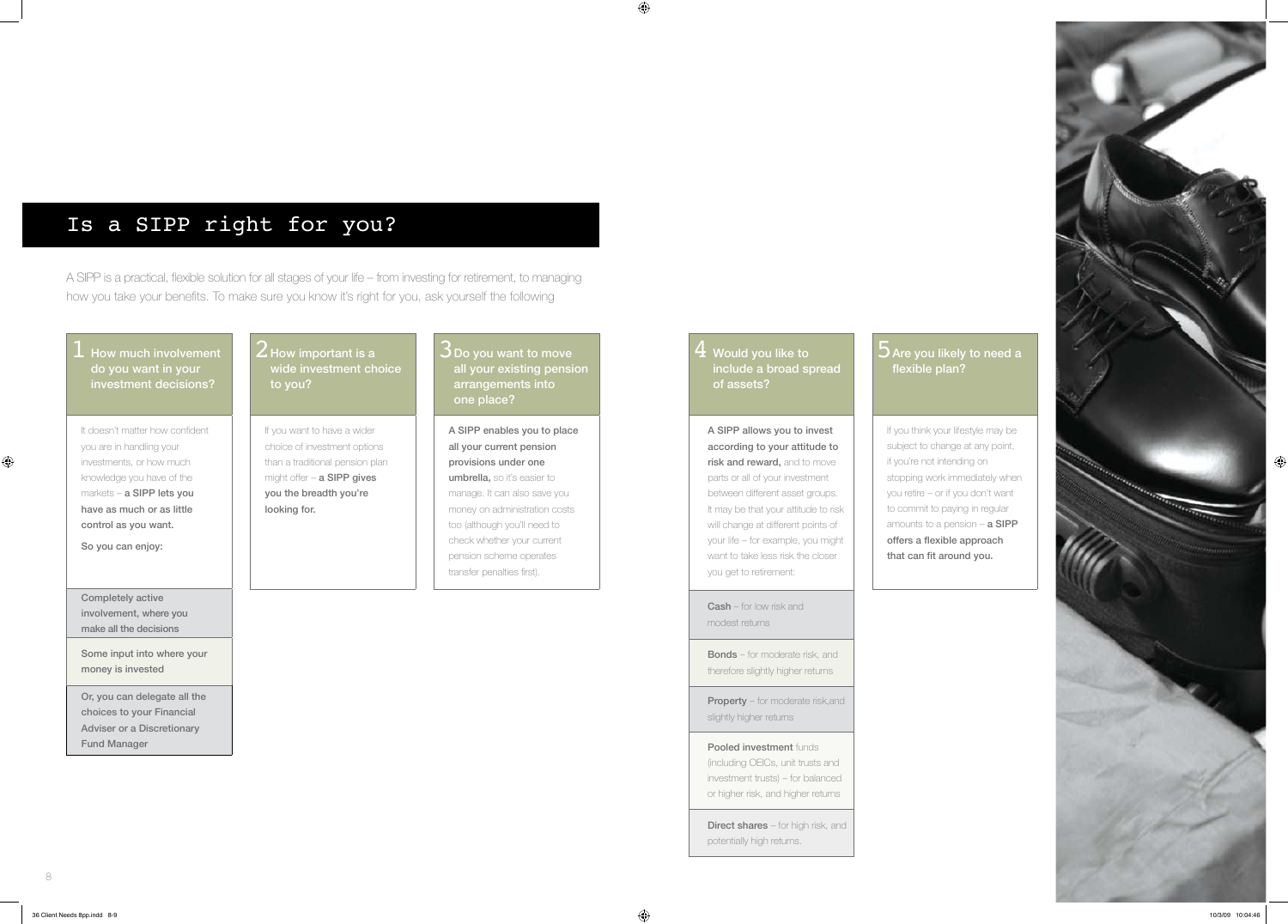10

 $\bigoplus$ 

# Your life. Your SIPP

|  |                                                                                            | A SIPP is designed around you, your objectives, and the way you<br>live. But what kind of things are important to you – and how does<br>the SIPP deliver?                                                                                                                                                                                                                                                                                                                                                                                      |                                          |
|--|--------------------------------------------------------------------------------------------|------------------------------------------------------------------------------------------------------------------------------------------------------------------------------------------------------------------------------------------------------------------------------------------------------------------------------------------------------------------------------------------------------------------------------------------------------------------------------------------------------------------------------------------------|------------------------------------------|
|  | " I like to be in the<br>driving seat"                                                     | A SIPP gives you as much control as you want over how you build your retirement<br>fund - from selecting your funds and assets, to managing your strategy, to choosing<br>how you want your plan communicated. It's up to you how involved you want to be;                                                                                                                                                                                                                                                                                     | To find out more a<br>either speak to yo |
|  |                                                                                            | however you want to manage your investment, a SIPP allows you as much or as little<br>control as you like.                                                                                                                                                                                                                                                                                                                                                                                                                                     | Call: 0844                               |
|  | " everything in one<br>place - that's how I<br>like it"                                    | Managing and viewing all your pension assets in one place can make life easier for<br>you - while leading to savings in time and administration costs. So with a SIPP, you<br>can bring together all your current pension schemes under one umbrella. However,<br>as some schemes charge transfer fees, you'll need to check before you consolidate.                                                                                                                                                                                           | Email: inve                              |
|  |                                                                                            |                                                                                                                                                                                                                                                                                                                                                                                                                                                                                                                                                | Visit: www.i                             |
|  | " my coffee? Just black.<br>But with investments,<br>I like choice"                        | With a SIPP, you'll have access to a broad range of investment choices - from<br>pooled investment funds which include Open Ended Investment Companies<br>(OEICs), unit trusts and investment trusts - to cash, bonds, direct shares and<br>property. You'll also have a choice over how active you want to be in managing your<br>strategy; for example, you may want to get involved in direct share dealing - or you<br>might choose instead to work through a discretionary fund manager. Either way, with<br>a SIPP, the choice is yours. |                                          |
|  | "call me demanding,<br>but if I've invested in<br>something $-$ I expect it<br>to perform" | Greater choice means access to more, potentially better performing investments<br>- and the best fund managers in the market. So with a SIPP, your plan has every<br>opportunity to work its hardest.                                                                                                                                                                                                                                                                                                                                          |                                          |
|  | " simplicity is<br>sophistication. Why<br>overcomplicate things?"                          | A SIPP allows you to consolidate all your pension provision into one place - making<br>it easier for you to keep track, with less paperwork meaning less time spent on<br>complicated management. And because most SIPPs offer some form of internet<br>access, it's easier to see what's happening to your investments, so you can stay on<br>top of your pension planning.                                                                                                                                                                   |                                          |

# "…ok, so now let's actually talk…"

about how the Living SIPP can work for you, bur regular Financial Adviser, or:

543 1685

est@cardifpinnacle.com

cardifpinnacle.com/investments

 $\bigoplus$